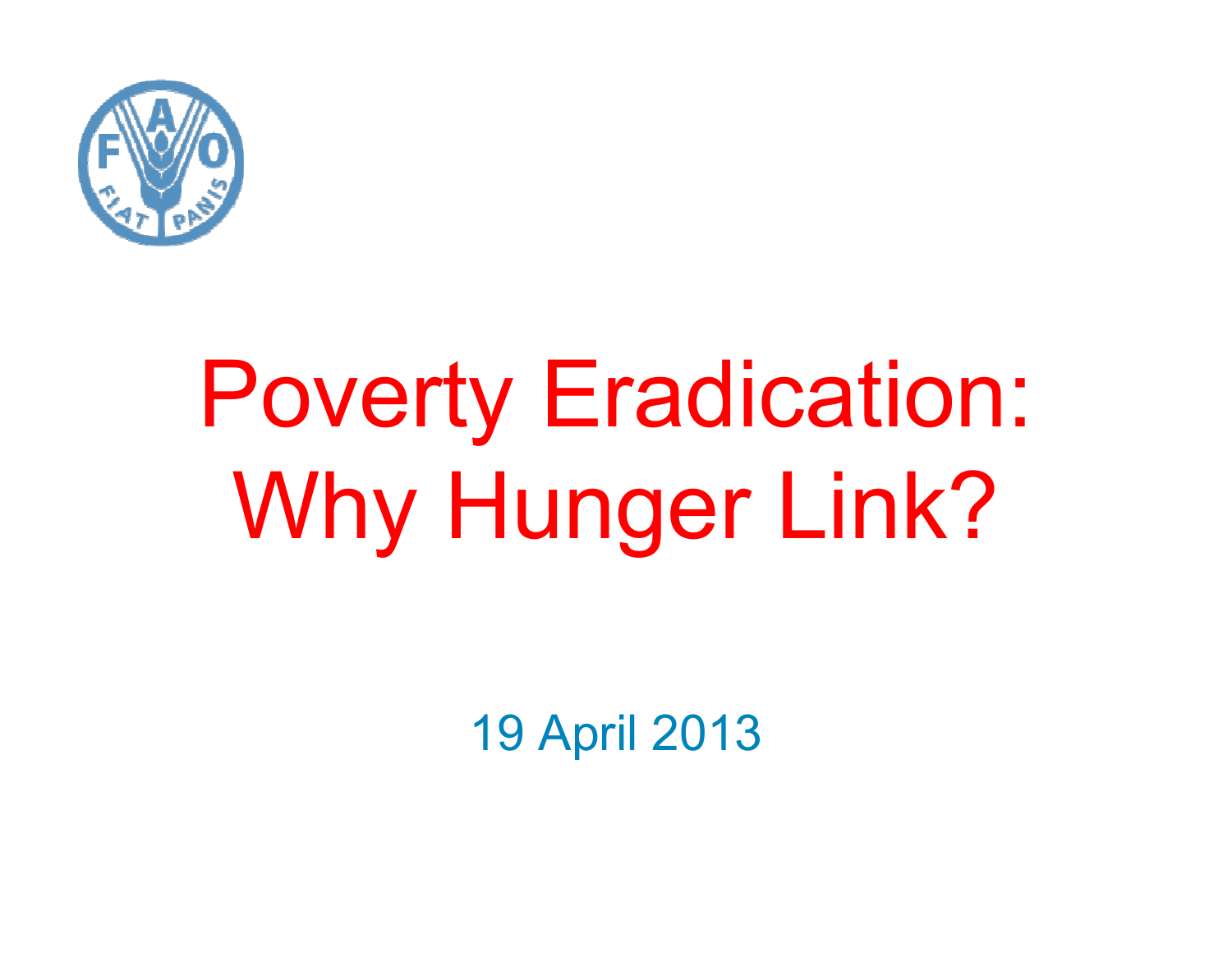

#### MDG1 poverty goal modest

- Cairo Population & Development Summit, '94
- Copenhagen Social Summit, 1995
- Millennium Declaration, 2000
- MDGs, 2001-2002
- •• From [total] eradication to halving [no./%?]
- Extending the time period (backwards)
- Attributing credit [Growth? Policies? Programs? China and the MDGs?]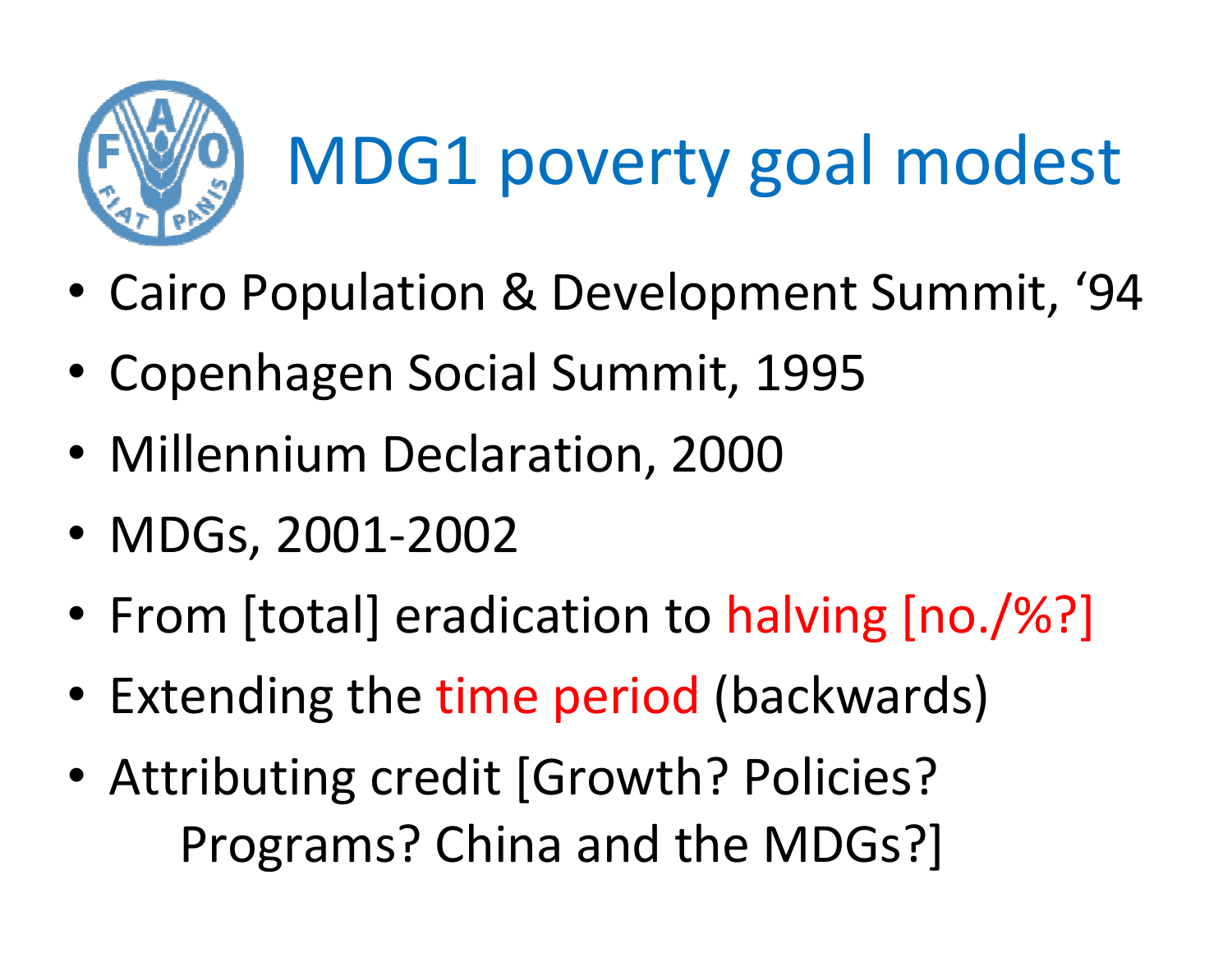

- **Poverty mostly measured in money terms:** per capita/household income/spending
- **Extreme poverty those living on less than** US\$1/day (in 1993 prices)
- **Using this measure, global extreme poverty** incidence has been more than halved over last 2 decades, but with significant regional variation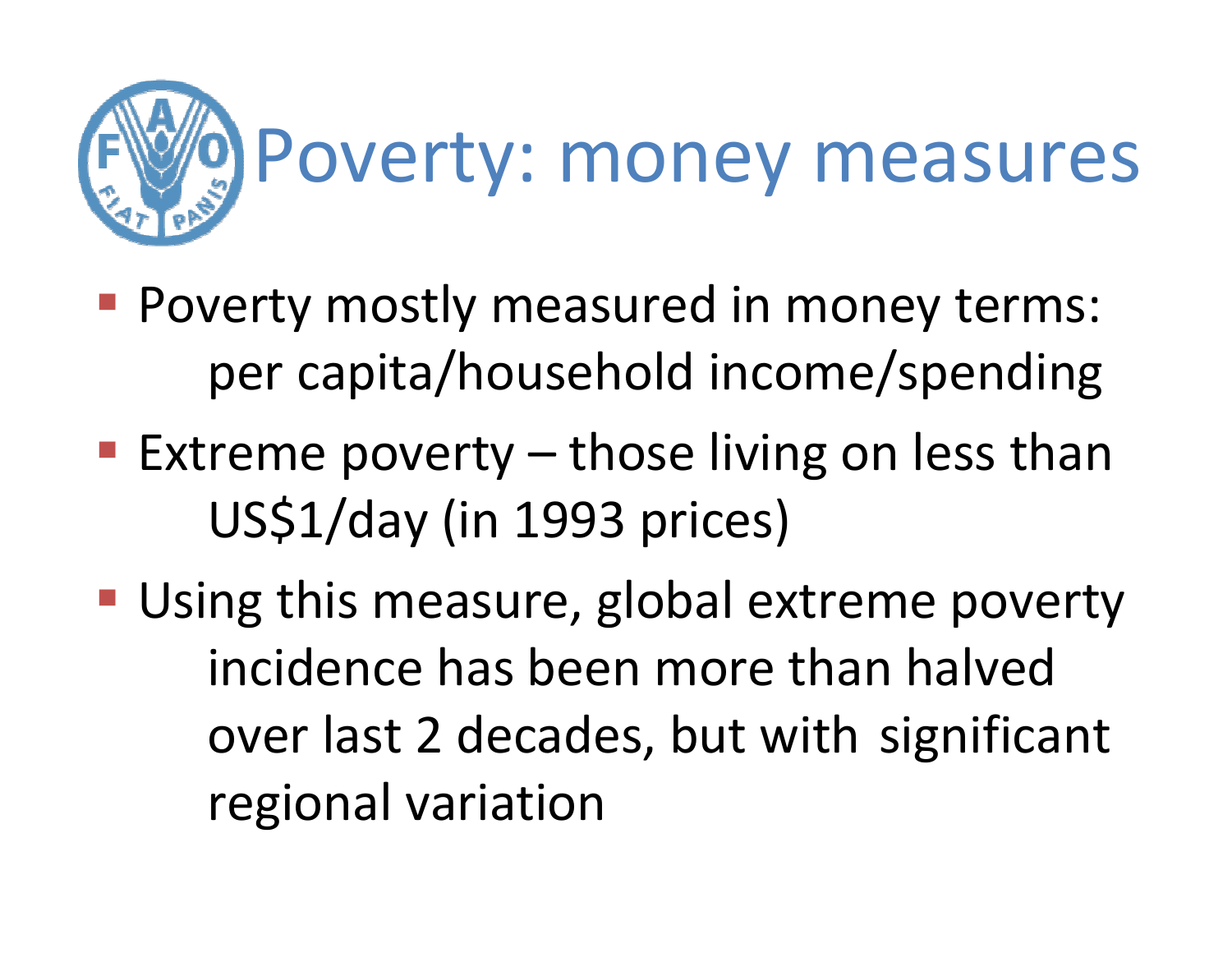

# Poverty line lowered?

- • Poverty line catchy, convenient, but misleading
- $\bullet$  Now MR  $\zeta$ 1 • New WB \$1.25/day line (2005 PPP) earlier: \$1.08/day (1993 PPP)original: \$1/day
- •• If US inflation considered, line would be \$1.45 in 2005, NOT \$1.25 Bhalla ("WB exaggerates poverty to keep itself in business") unfair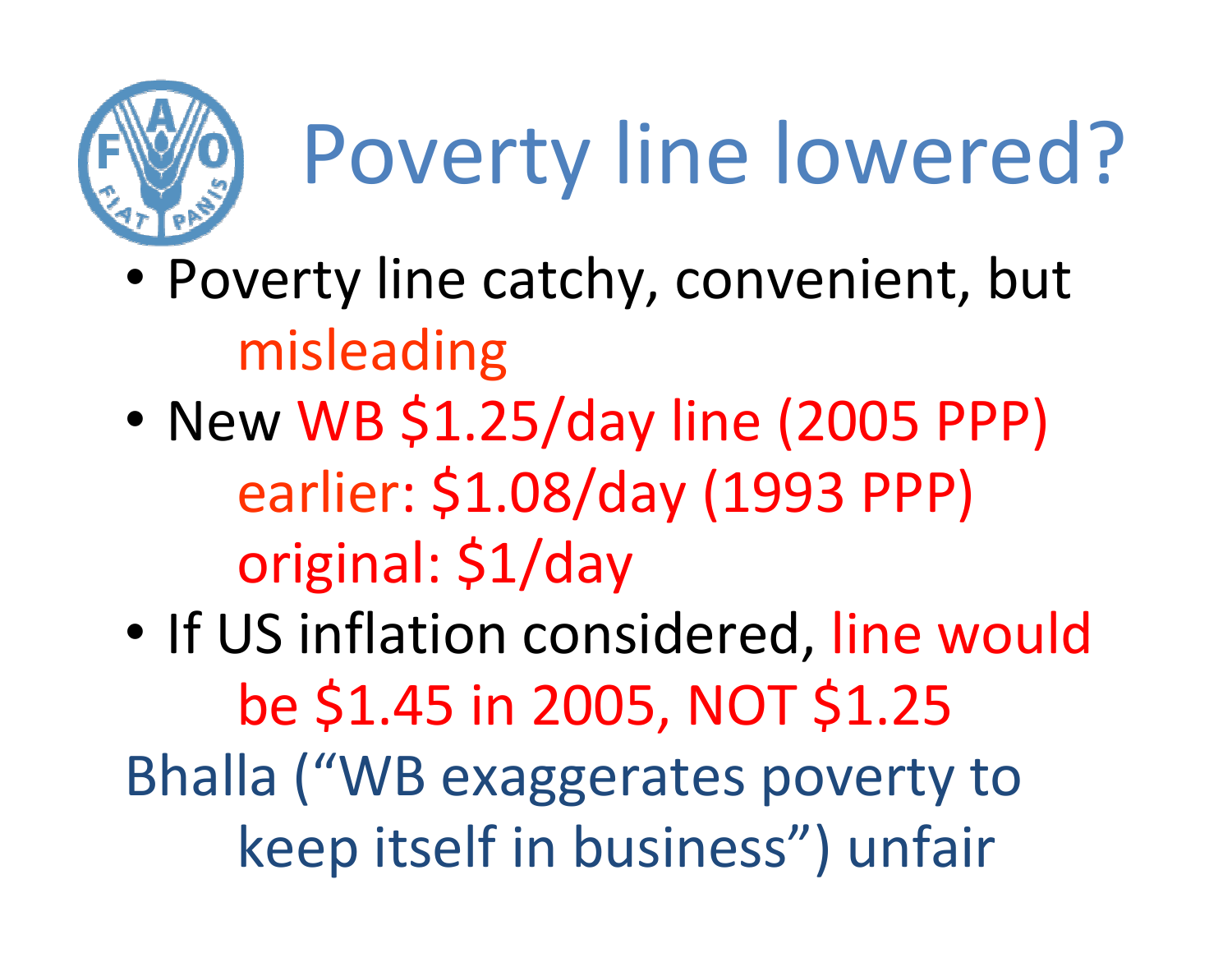

# Poverty line sensitive

| <b>POVERTY</b><br><b>LINE</b><br>US\$ per<br>person/day | <b>POVERTY LINE</b><br><b>Equivalent</b><br>US\$ per<br>person/month | <b>POVERTY LINE</b><br><b>Equivalent</b><br><b>Rupiah per</b><br>person/month | <b>POVERTY</b><br><b>HEADCOUNT</b><br>(% population<br>below poverty<br>line) | <b>MILLIONS</b><br><b>OF PEOPLE</b><br><b>BELOW</b><br><b>POVERTY</b><br><b>LINE</b> |
|---------------------------------------------------------|----------------------------------------------------------------------|-------------------------------------------------------------------------------|-------------------------------------------------------------------------------|--------------------------------------------------------------------------------------|
| 0.27                                                    | 8.38                                                                 | 62,870                                                                        | 9.75                                                                          | <b>22.0</b>                                                                          |
| 0.29                                                    | 8.80                                                                 | 66,021                                                                        | 12.10                                                                         | 26.1                                                                                 |
| 0.30                                                    | 9.22                                                                 | 69,165                                                                        | 14.55                                                                         | 31.4                                                                                 |
| 0.32                                                    | 9.64                                                                 | 72,309                                                                        | 17.40                                                                         | 37.6                                                                                 |
| 0.33                                                    | 10.06                                                                | 75,452                                                                        | 20.18                                                                         | 43.6                                                                                 |
| 0.34                                                    | 10.47                                                                | 78,596                                                                        | 23.03                                                                         | 49.7                                                                                 |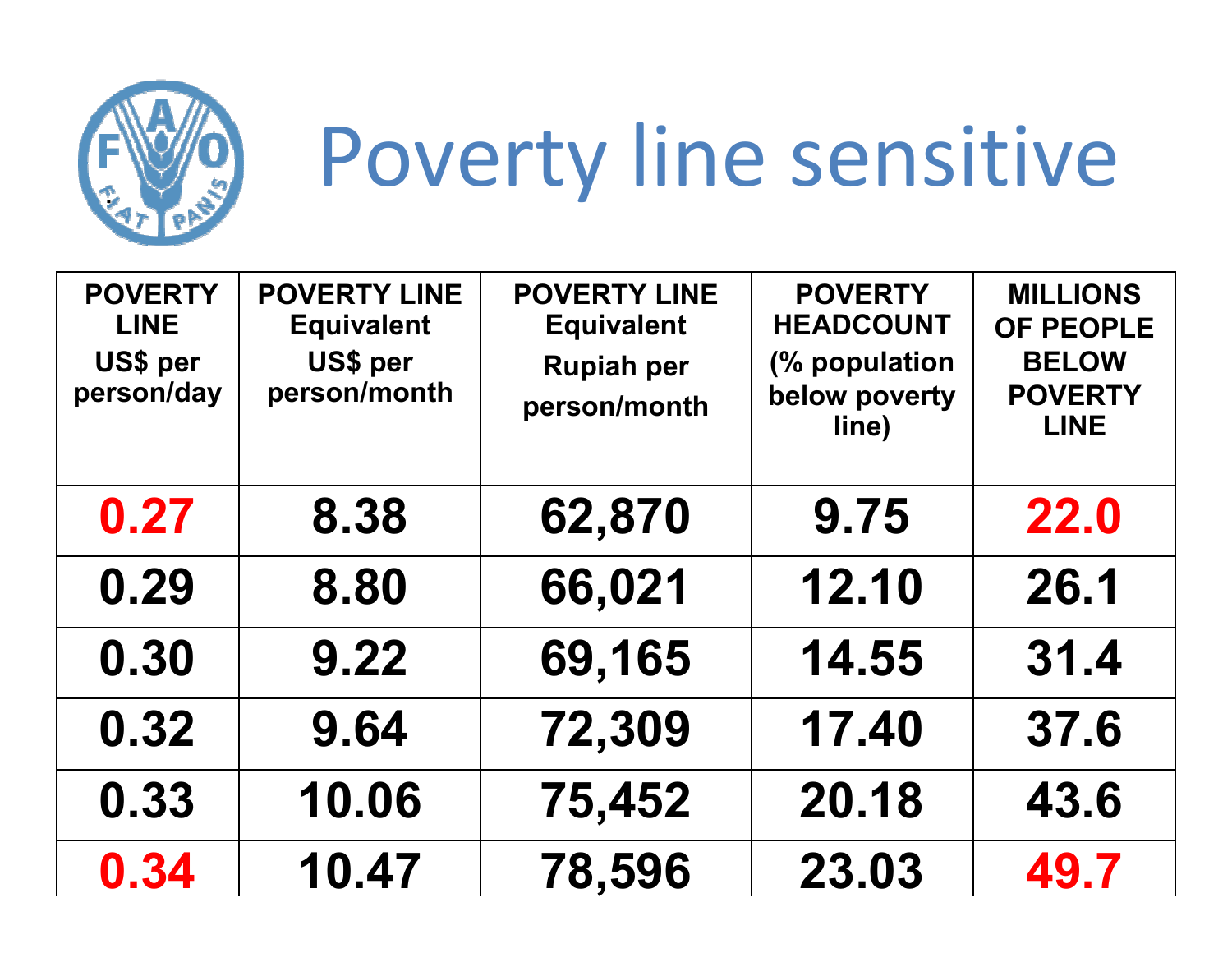

### WB: Poverty MDG done

- $\bullet$  No. of poor fell from 1.9bn in 1981 to 1,399m. in 2005: > 40% increase over earlier 986m. ("bottom billion") for 2004!
- •From 52.0% to 25.7% of world population
- $\bullet$ • If China left out , global extreme poverty number higher; up from 1.1bn in 1981 to 1.2bn in 2005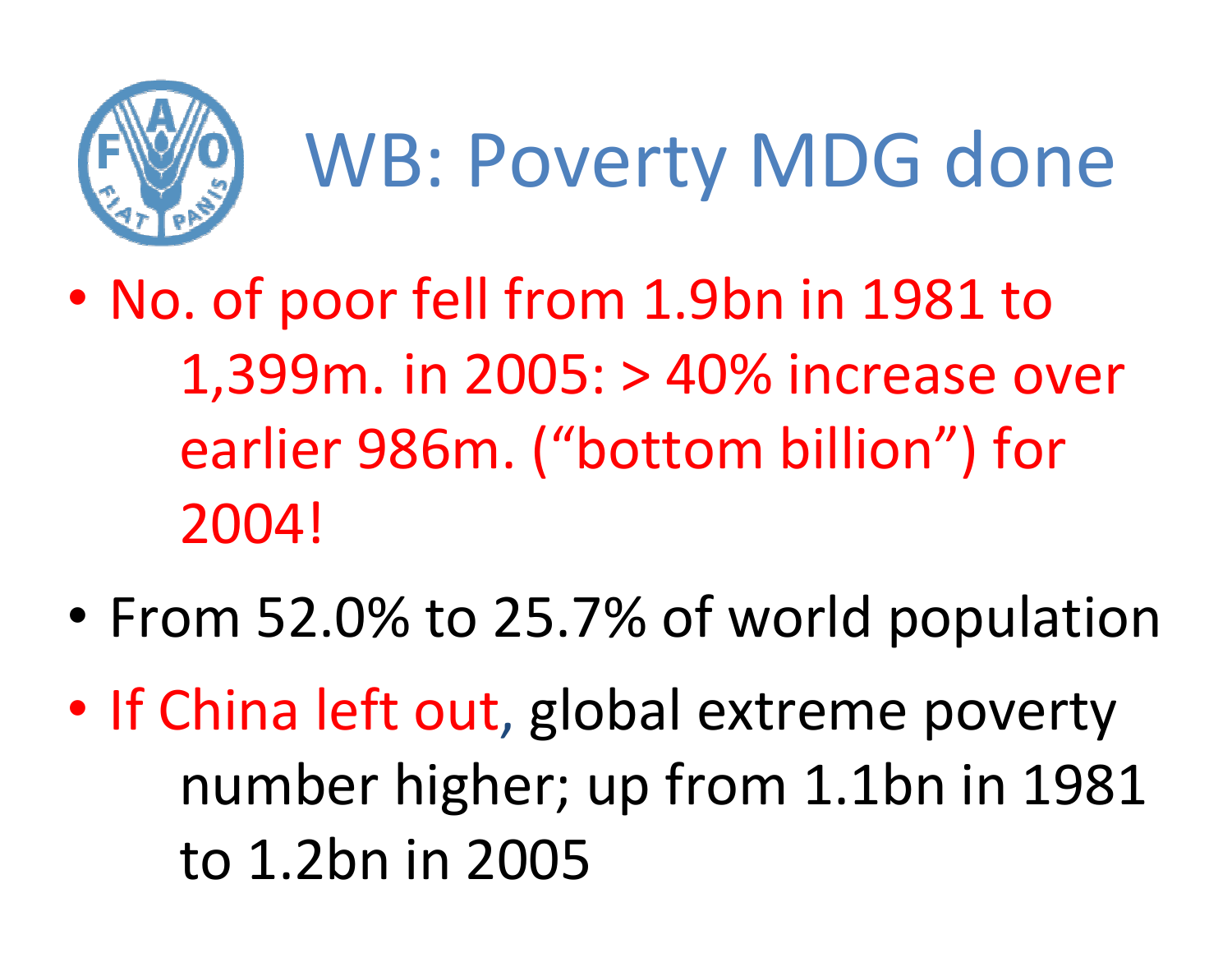

## Poverty magic bullets

No evidence of IFI/donor favoured special poverty programs significantly reducing poverty without sustained growth, job creation, e.g.

- ---- good governance<br>-- micro-credit
- micro-credit
- -property rights (e.g. land titling)
- --'bottom of the pyramid' marketing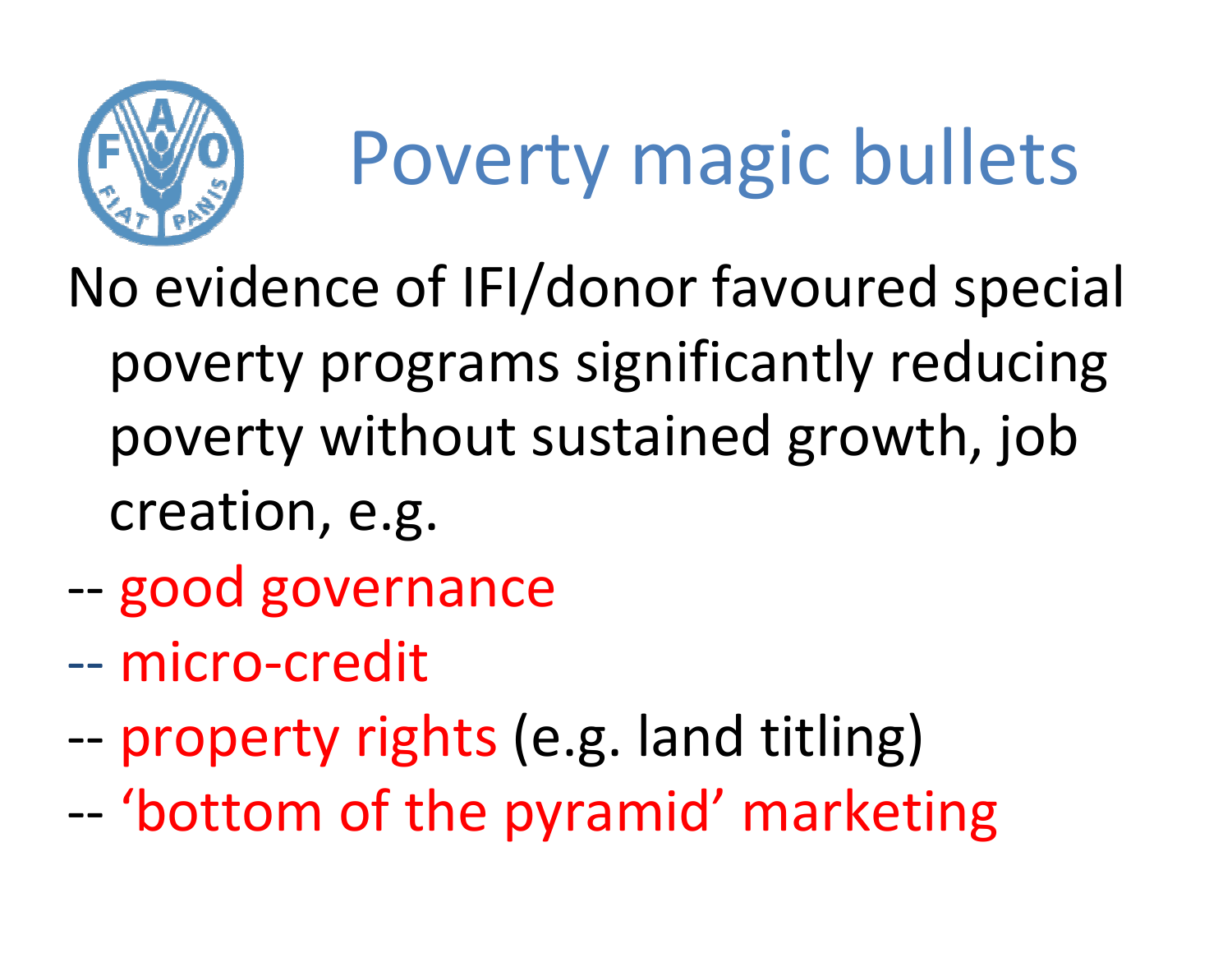

- •• Novel, experimental, innovative, BUT:
- $\bullet$  Presumes same causal mechanisms everywhere
- • Most important development challenges involve many simultaneous changes
- •Focus on individual success factors
- •• Ignores larger context of development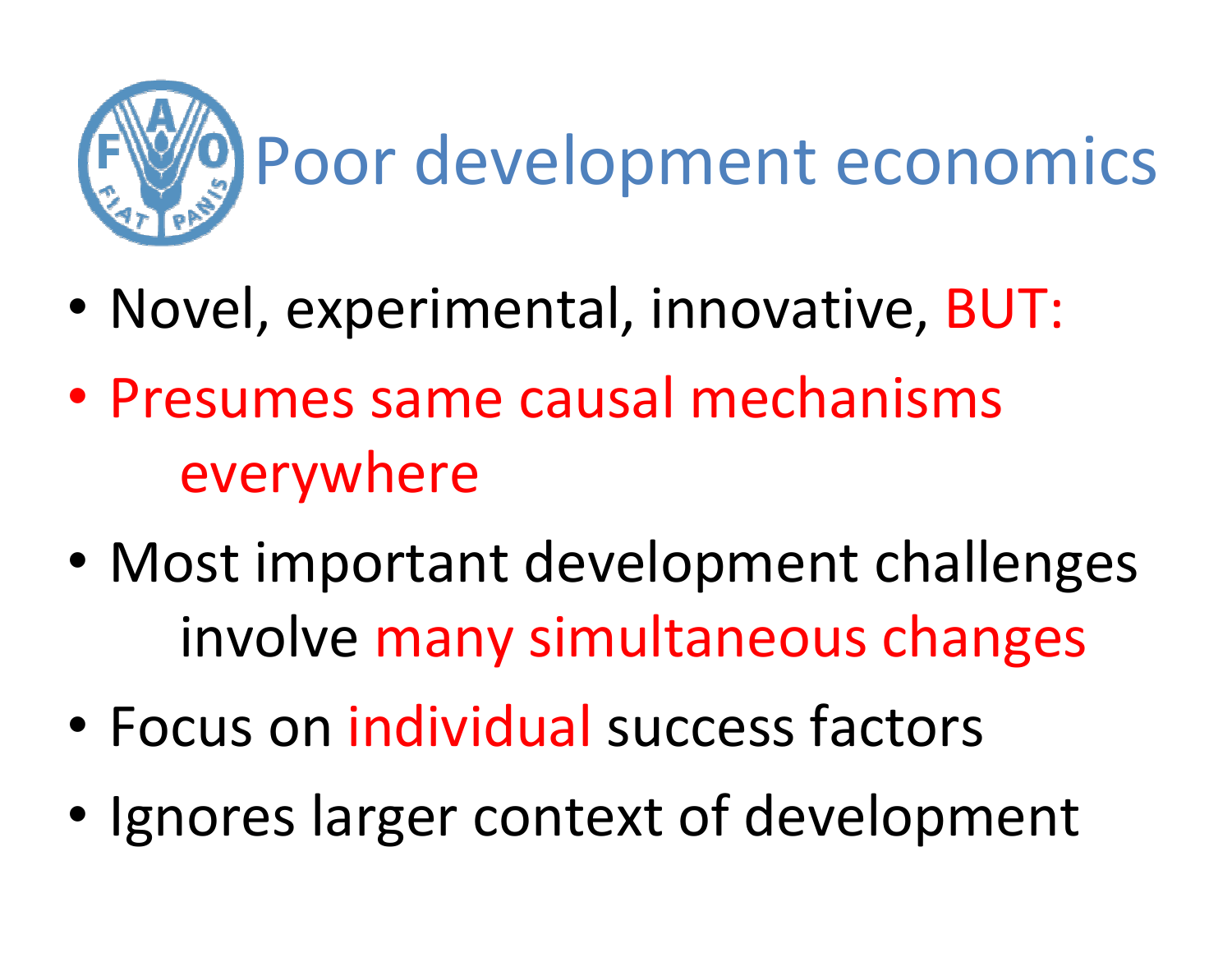

#### Poverty and Hunger

- •WB: poverty MDG1 achieved by 2010
- •FAO: achieving hunger MDG1 unlikely
- • Poverty line supposed to be defined by income level to avoid being hungry
- • Poverty rate has declined much faster than hunger rate since 1990
- •Different definitions, data, methods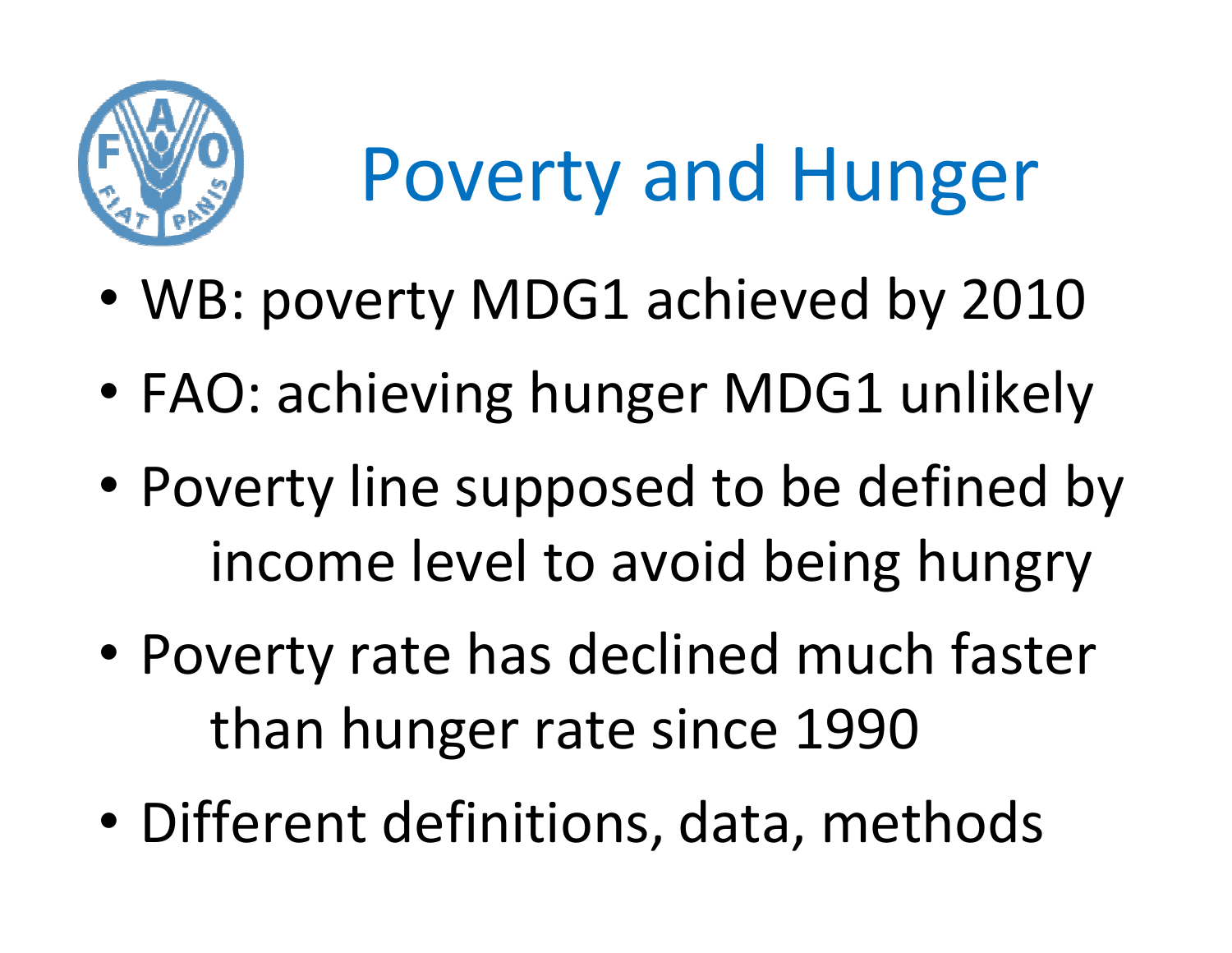

### Hunger decline slower

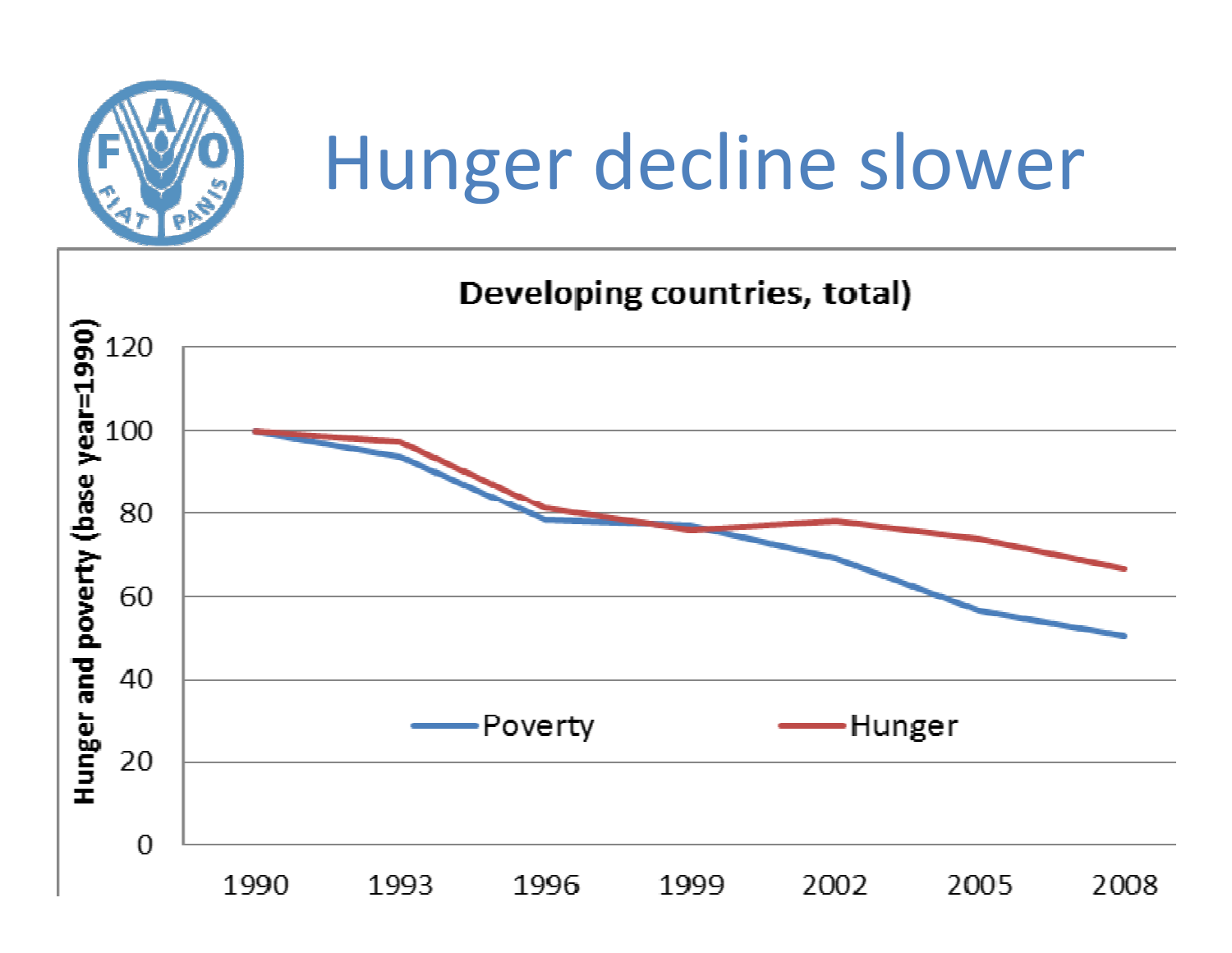

- 12, number of hungry people in the world unacceptably high.
- Vast majority, more than 850 million, in developing countries.**Millions**  $\bullet$

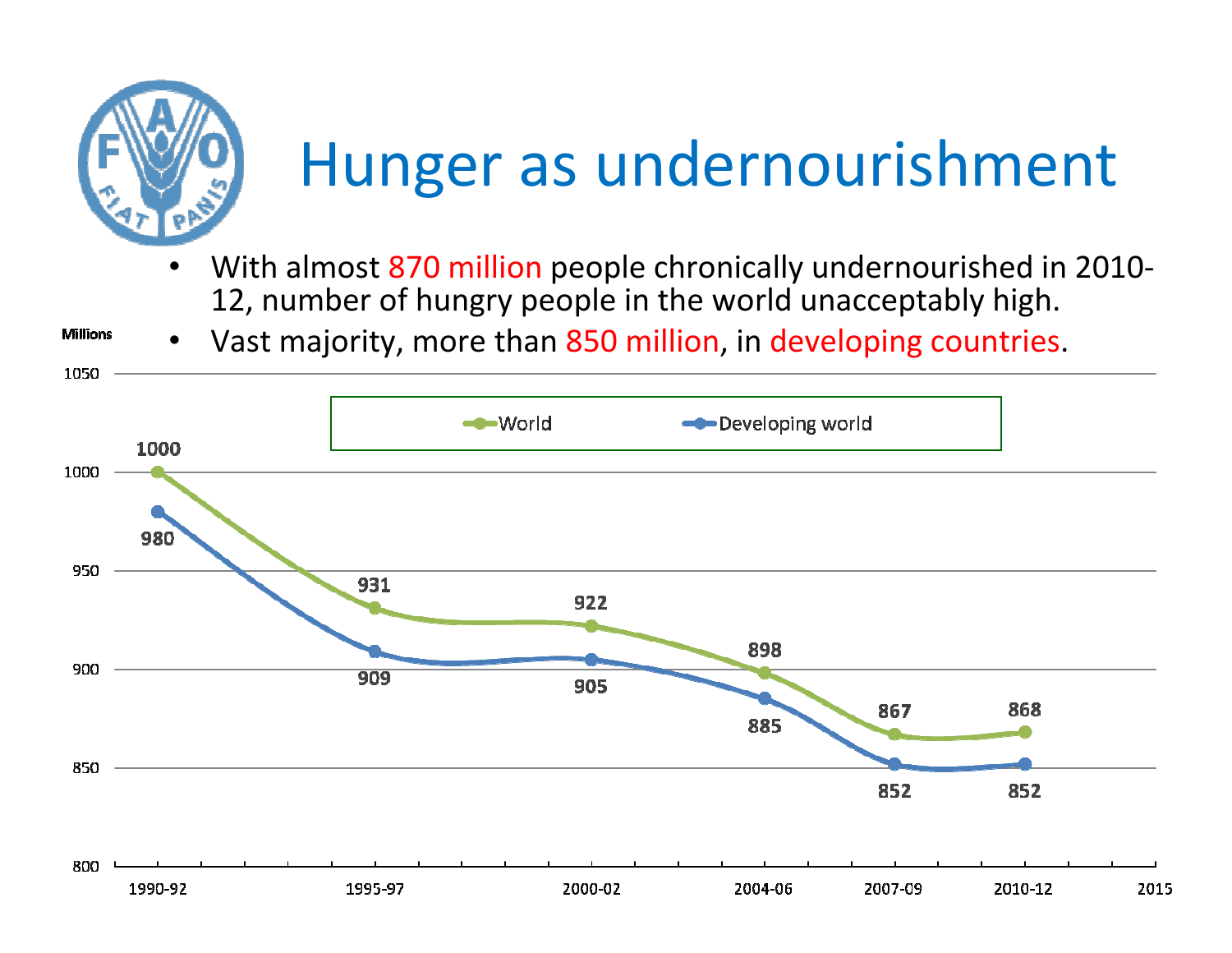

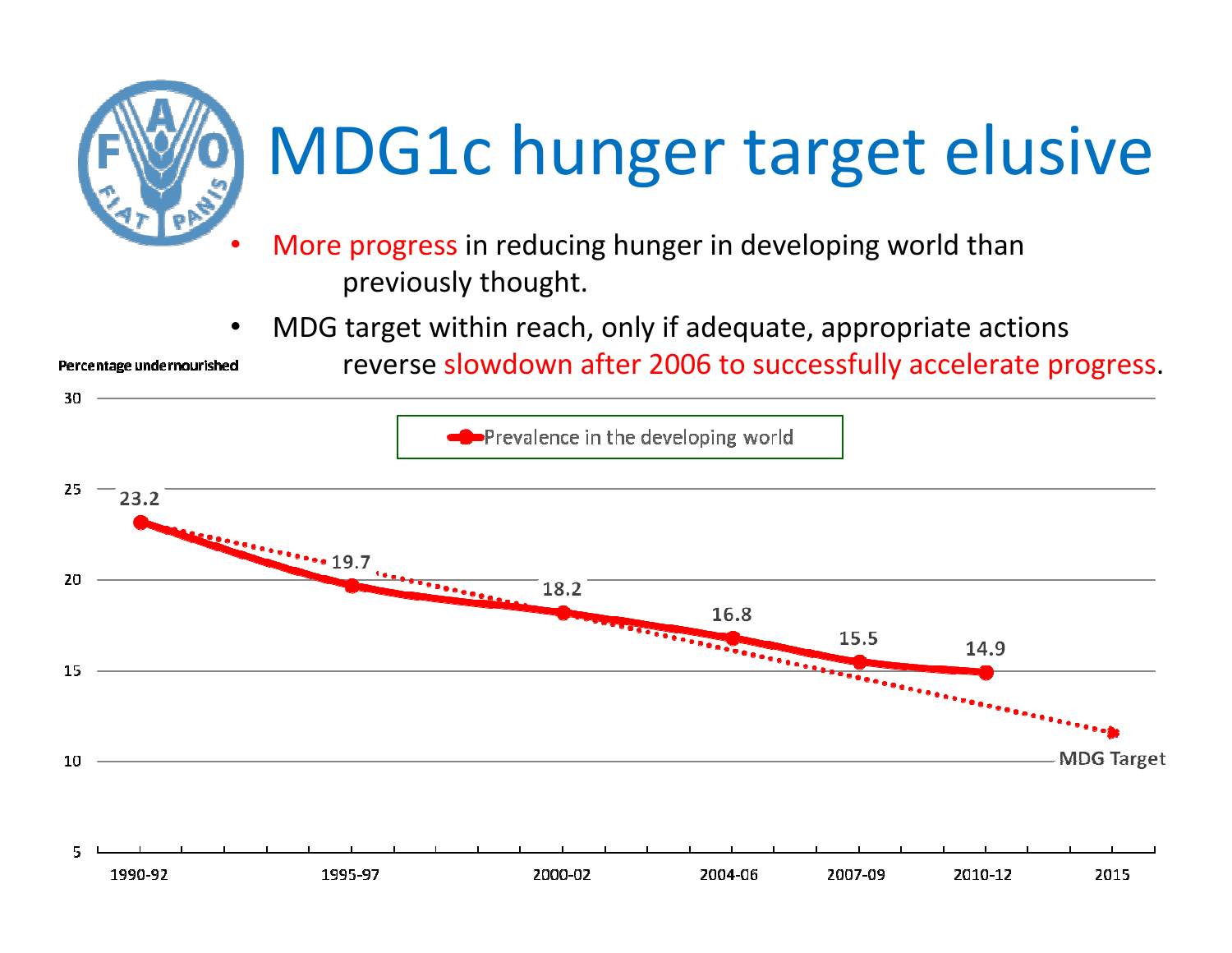

Uneven trends

Over time

- Progress in 1990s with lower food prices
- Progress since due to higher incomes

By region

- Progress mainly in East and SE Asia
- Also Latin America & Caribbean
- Number of hungry increased in SS Africa
- Poor progress in Arab region, South Asia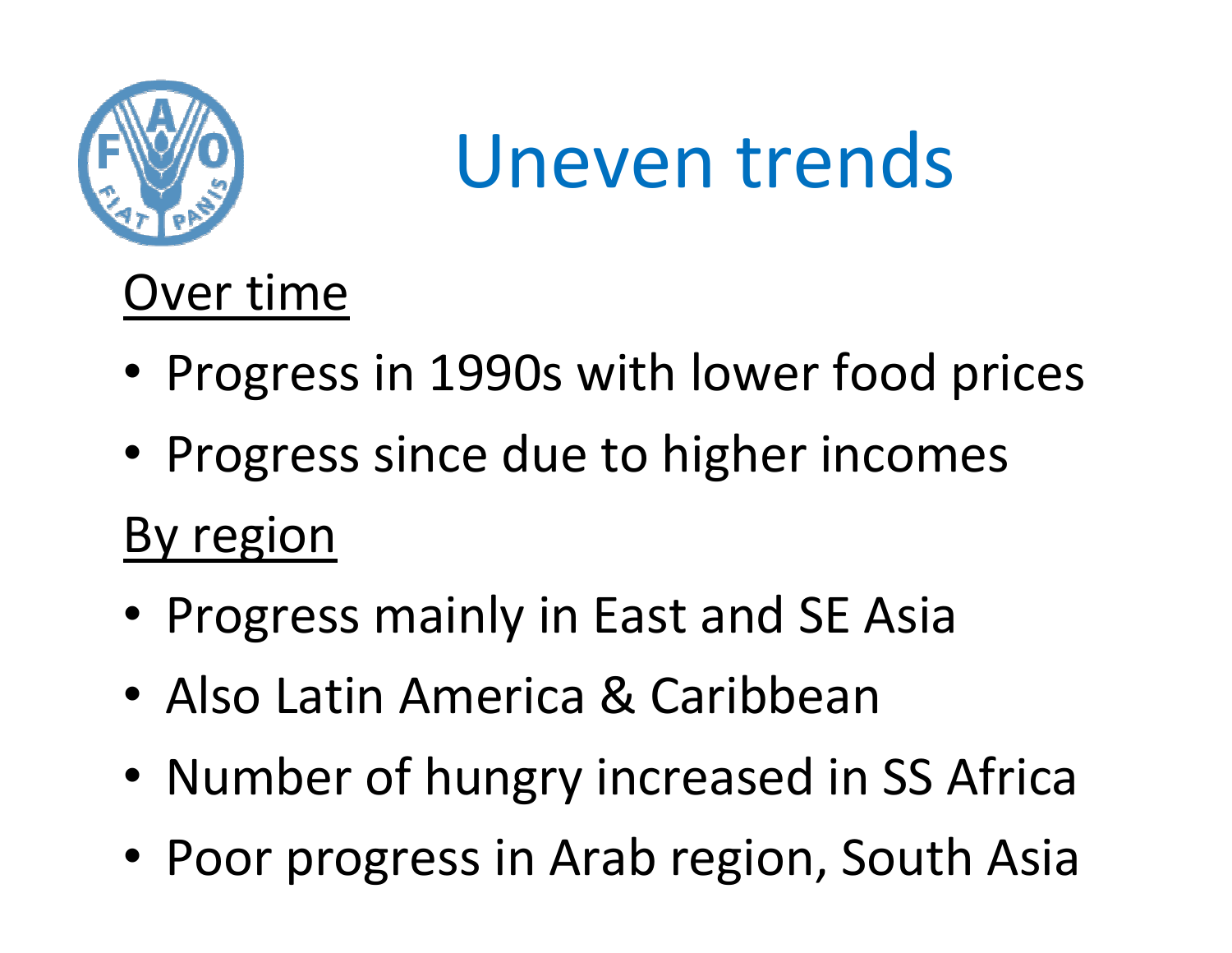

#### Hunger by region, 1990-2012

1990-92: 980 million 2010-12: 852 million **North Africa** 0% Latin Oceania **North Africa** Caribbean America Caribbean. ∩ros 0% 5% 1% 1% Latin America 6% Sub Saharan South-East Asia **Africa** South-East Sub Saharan Western 8% 17% Asia **Africa** Asia 14% 27% 1% **East Asia** 20% East Asia South Asia 27% 33% **Western Asia Caucasus and** 2% South Asia **Central Asia** 36% 1% **Caucasus** and Central Asia  $1%$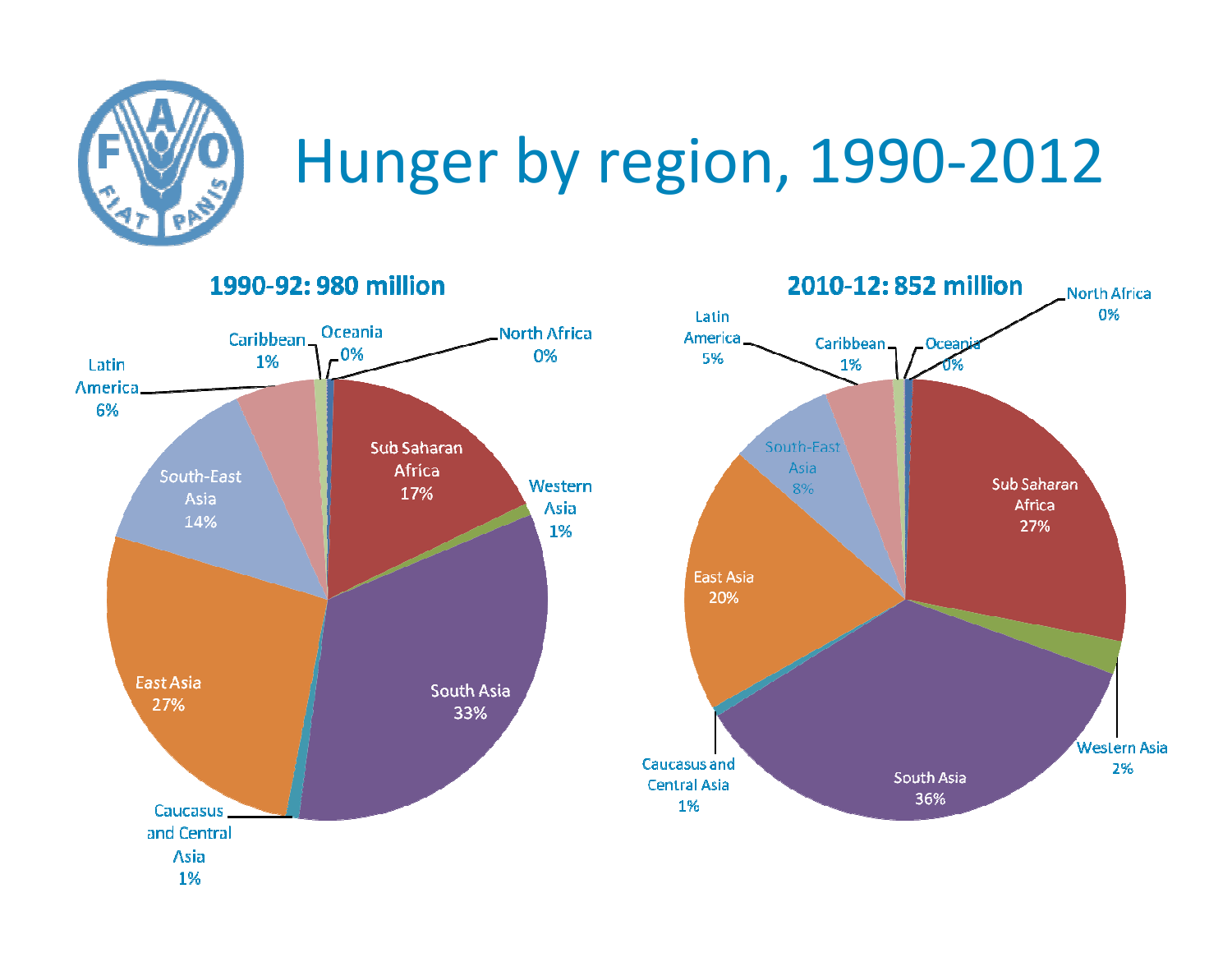

#### Hunger estimates conservative

- •Current measure presumes sedentary lifestyle
- •Measure of chronic (> 1 year) hunger
- PoU undernutrition measure only for dietary energy (calories): ignores micronutrient (minerals, vitamins) deficiencies
- If dietary caloric threshold raised, number and prevalence of undernourishment will rise
- Poor and hungry expected to do arduous (intense) manual labour, but unsustainable without adequate nutrition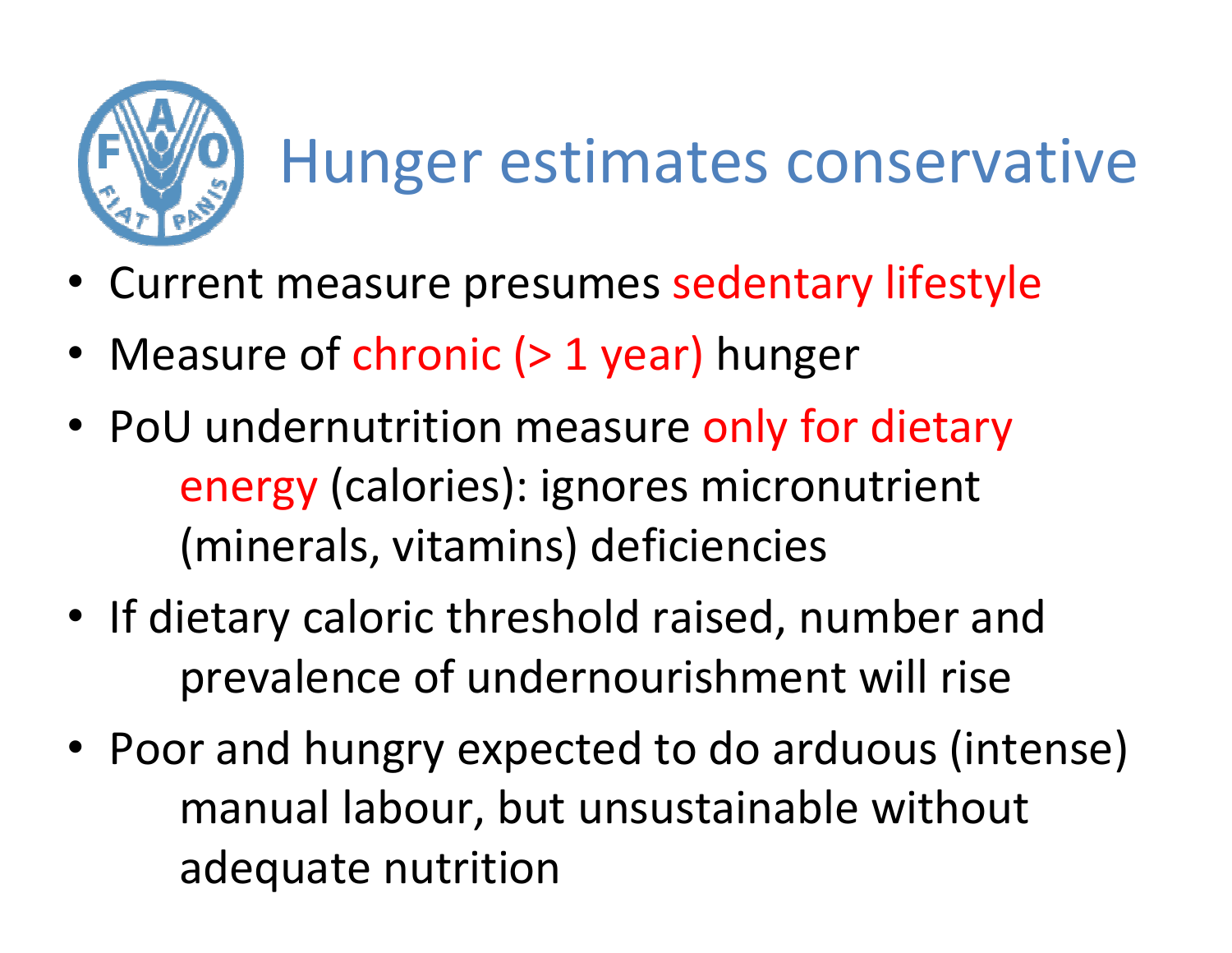

#### Developing country hungry by activity level (millions)

Figure 1. Undernourishment and food inadequacy in the Developing World

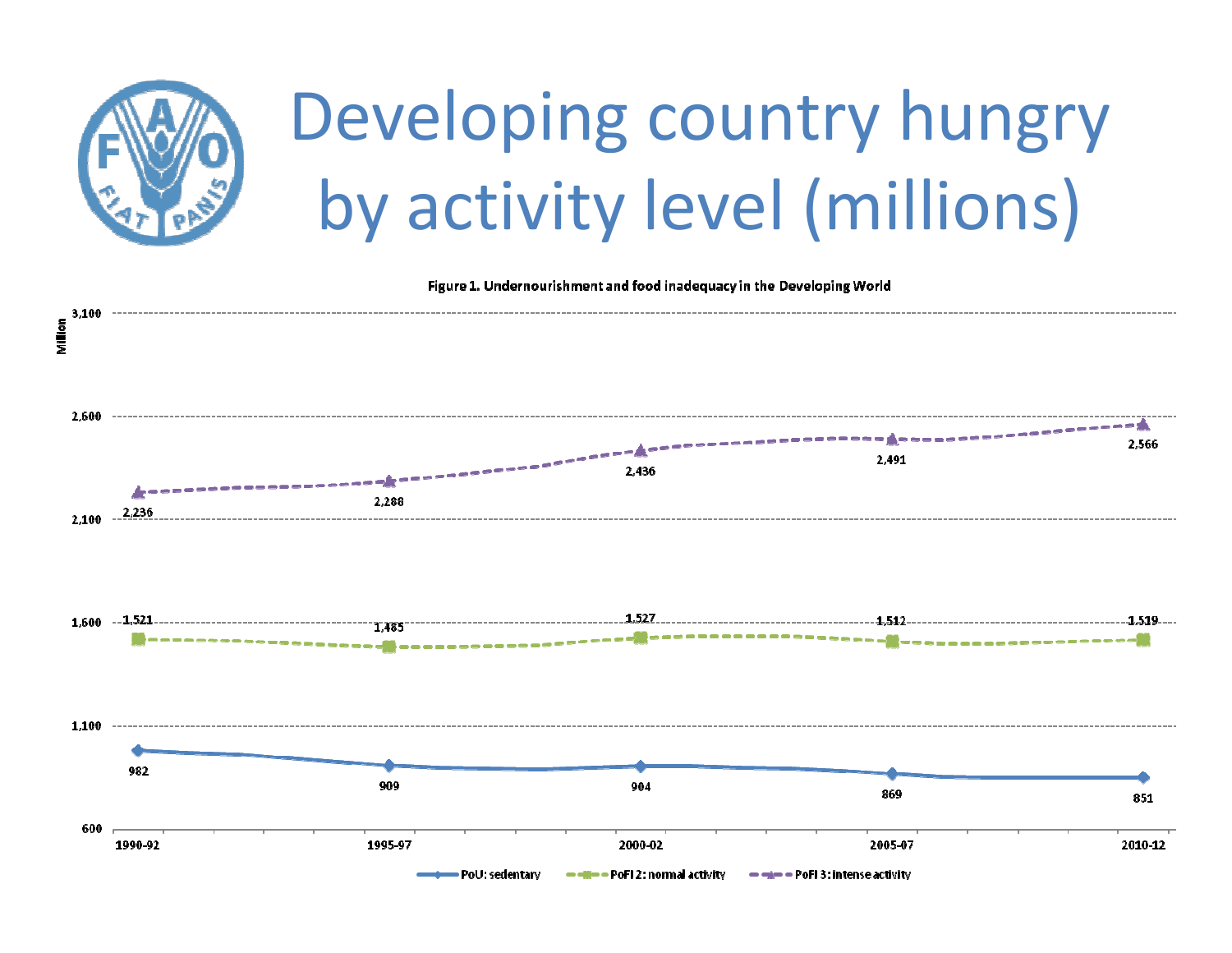

#### Developing country hunger prevalence by activity level %

Figure 2. Undernourishment and food inadequacy in the Developing World

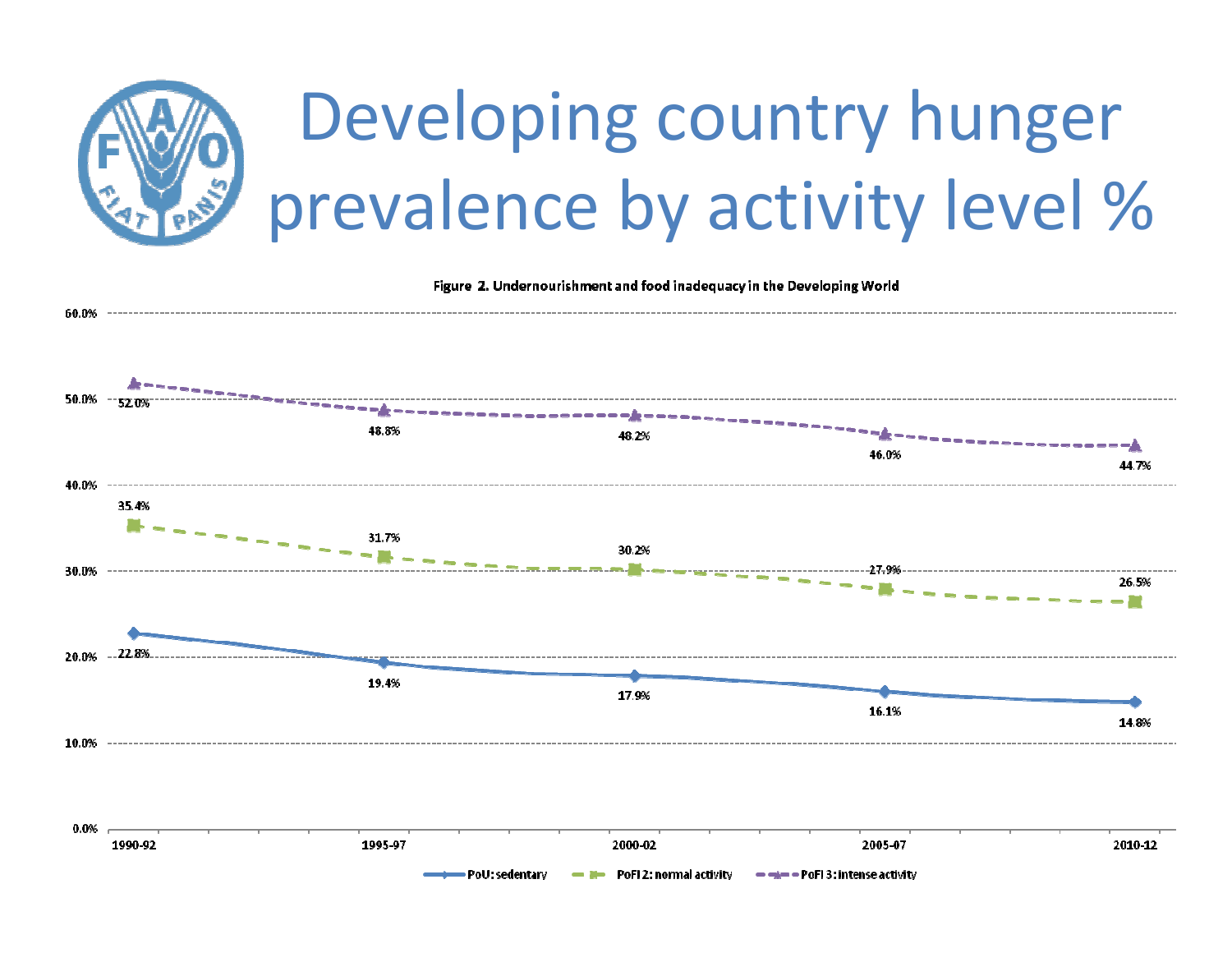

- Price levels declined from 1980s to mid-2000s, higher since 2006
- Food shortages rarely reason people go hungry, but supply affects prices
- More food price spikes recently: 2007-8, 2010-1, 2012-
- Greater price volatility (including spikes) not captured by chronic measures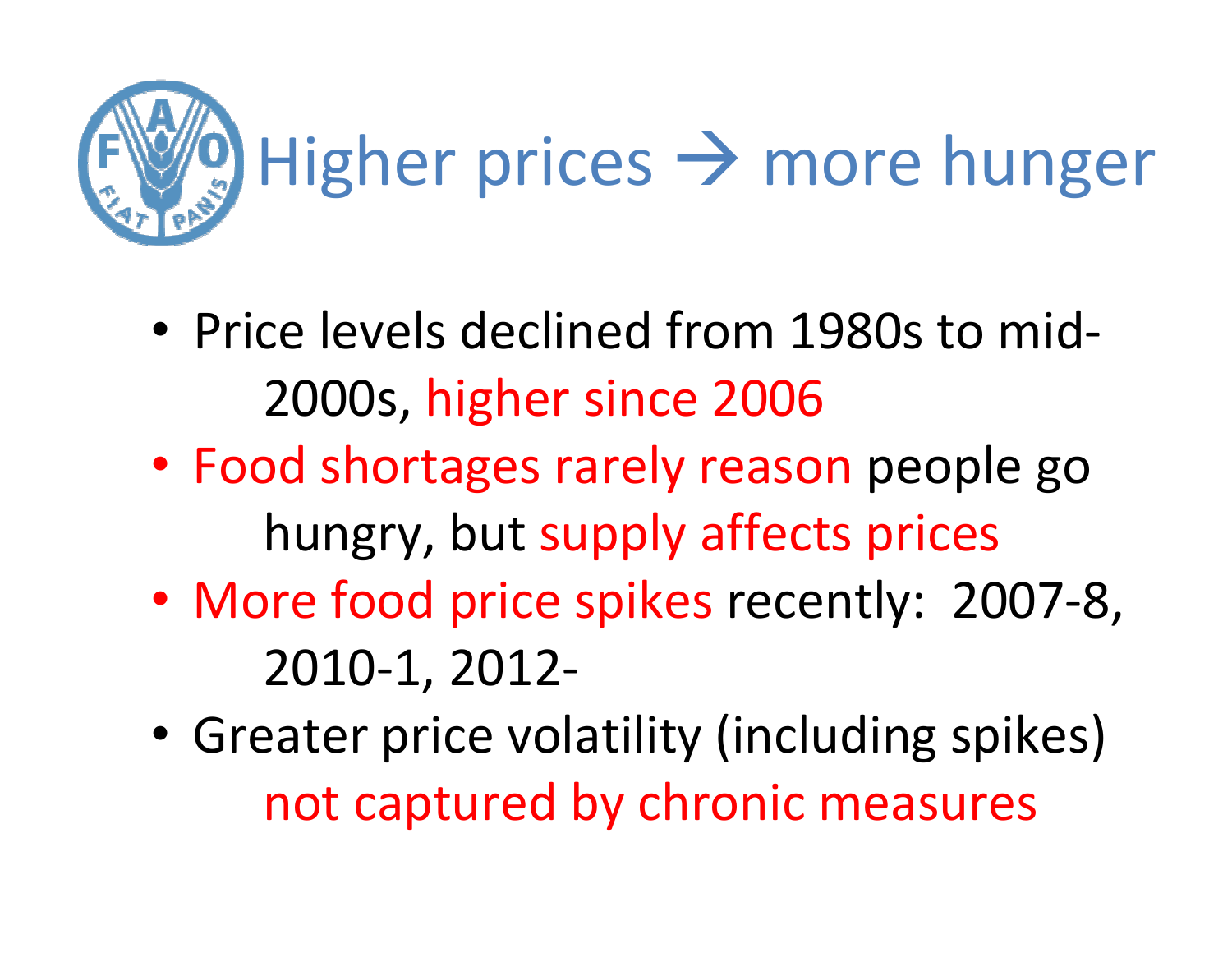

#### Supply constraints

- •Over-fishing
- •• Deforestation
- •Farmland loss
- •Environmental degradation
- •Climate change: weather extremes

- supply growth slower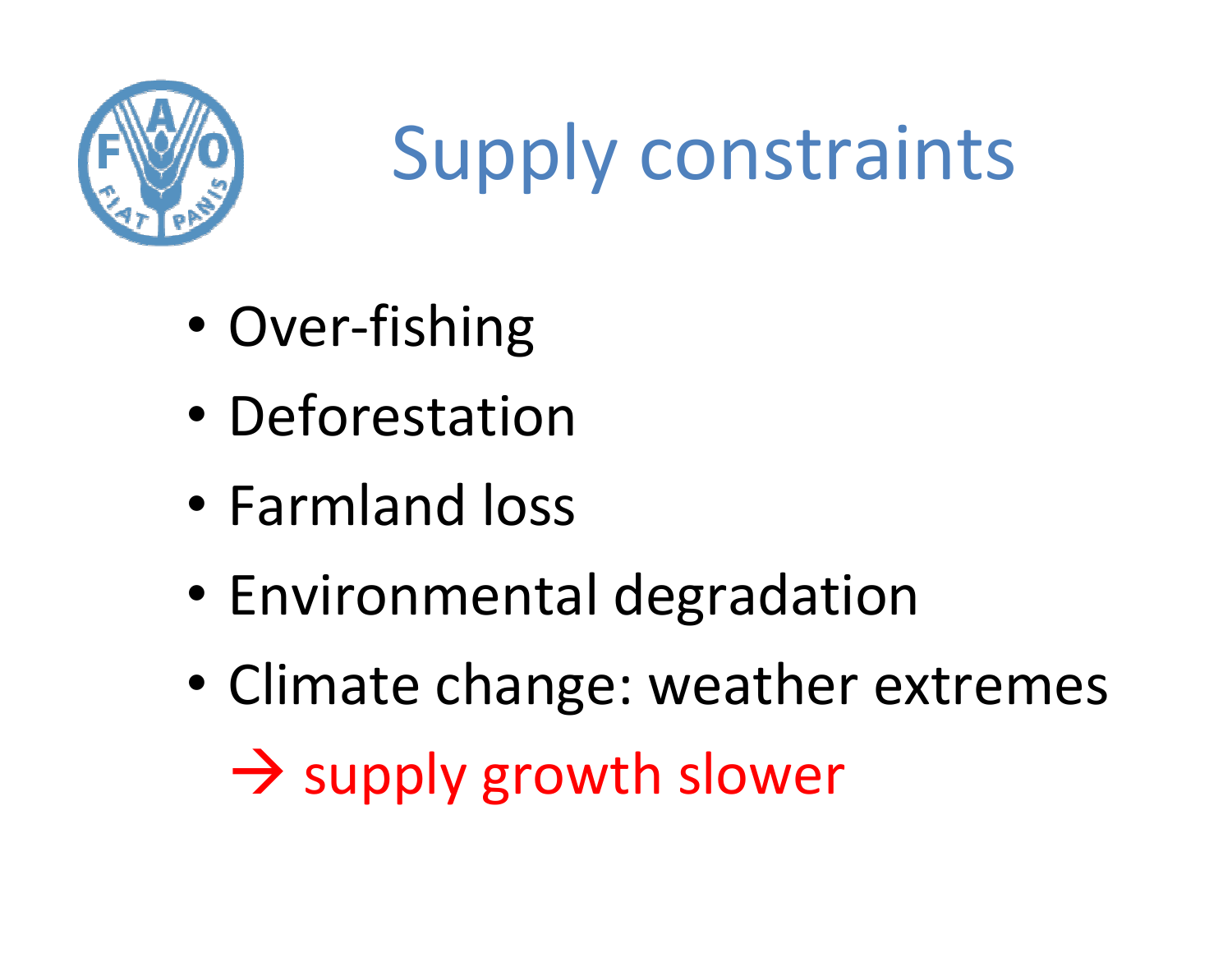

## Demand growth

Population increaseIncome increase Changing consumption Excessive consumption Food waste Growing demand for meat - more food for animal feed Biofuel mandates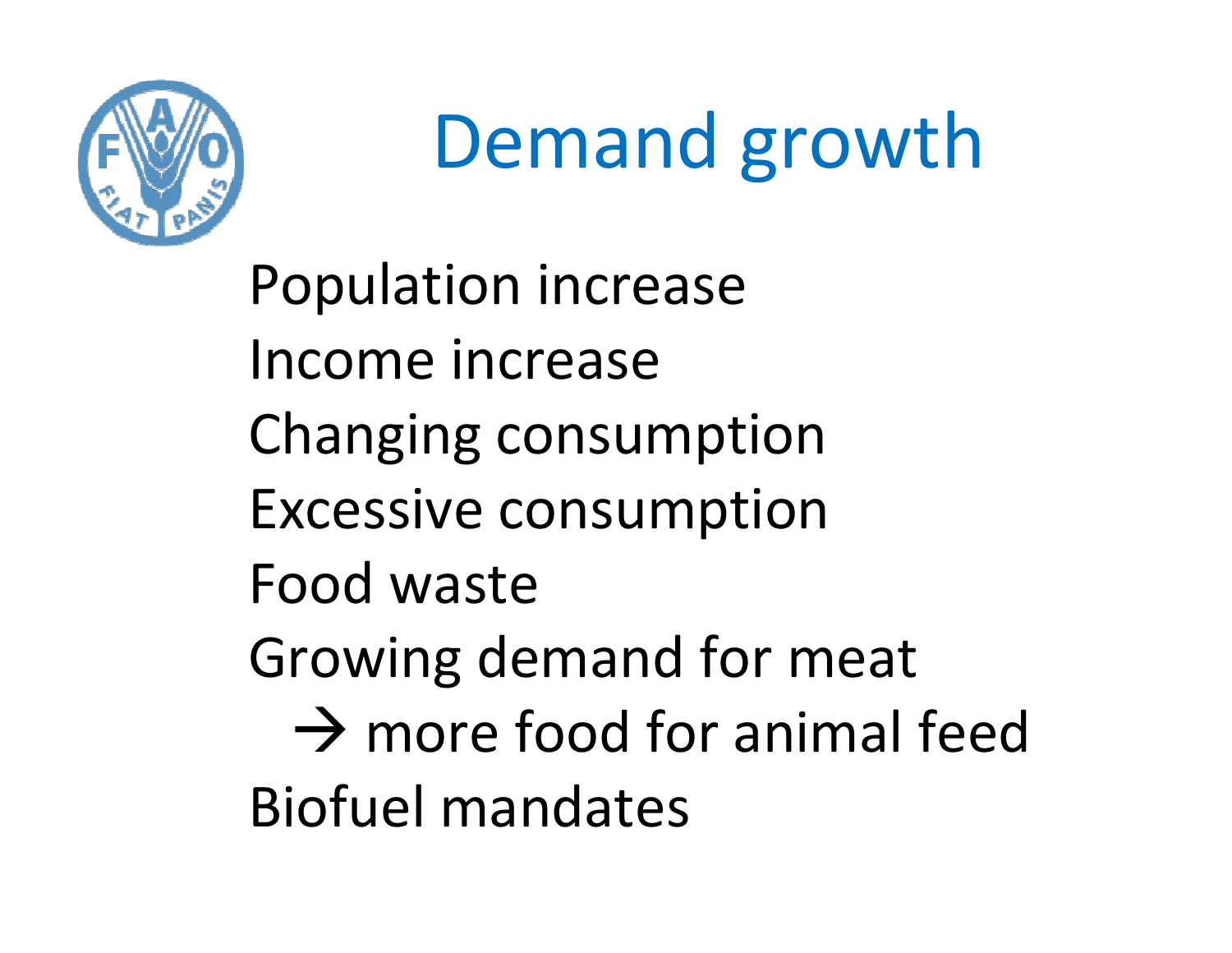

## Reduced government role

- Less government investment, involvement in agriculture
- $\bullet$  Less support for food agriculture(not export-oriented cash crops)
- Less government agricultural research
- •• Economic deregulation
- $\bullet$  Less food price controls<sup>21</sup>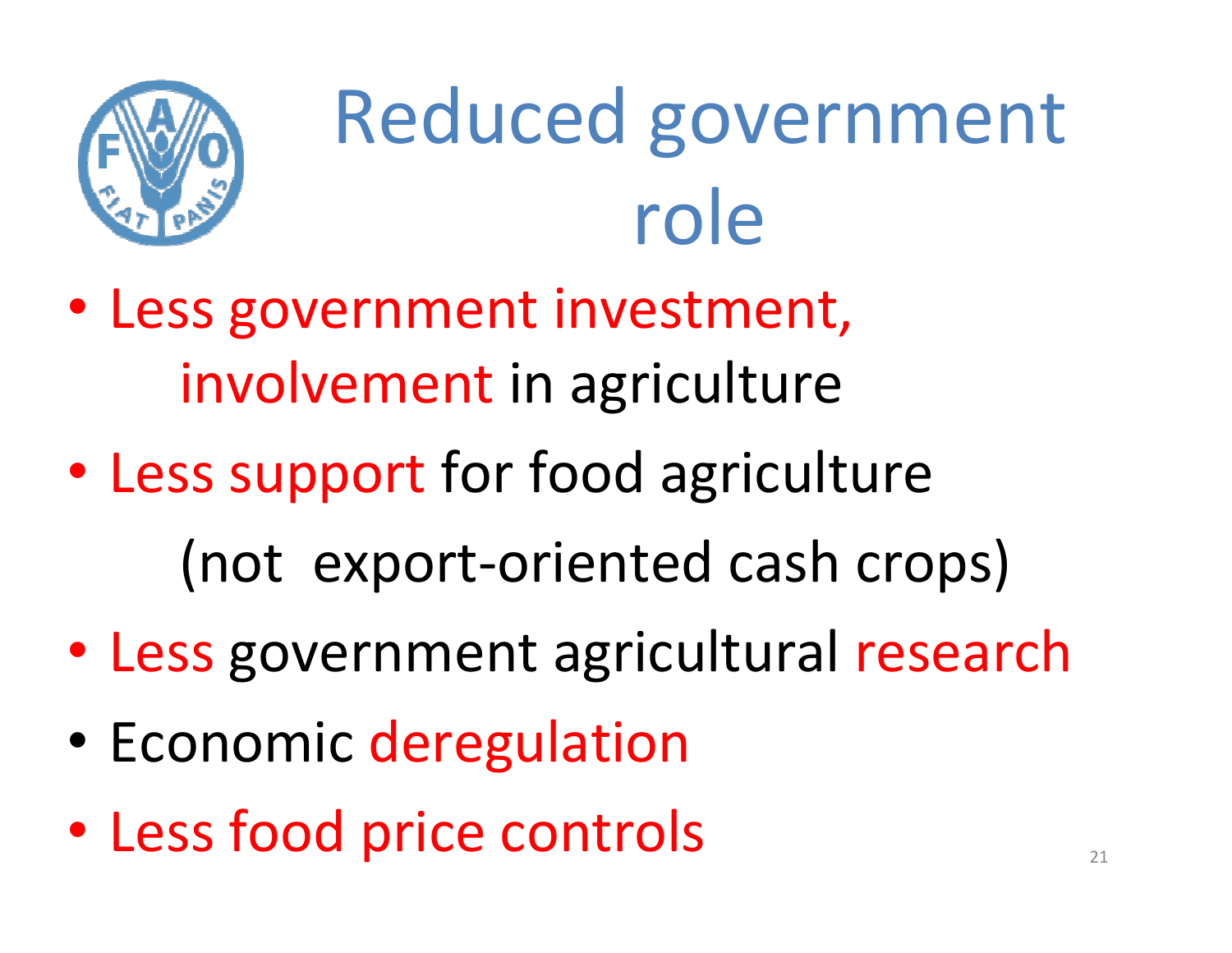

Slower progress since 2006

#### *Food price decline ends*

- Bio-fuel mandates, subsidies
- Economic growth in South  $\rightarrow$  greater demand<br>• Easier credit  $\rightarrow$  more financial speculation
- Easier credit  $\rightarrow$  more financial speculation<br>• Eood commodities as financial asset class
- Food commodities as financial asset class
- Economic slowdown after 2008
- Climate change, weather hits food production
- Resource and environmental constraints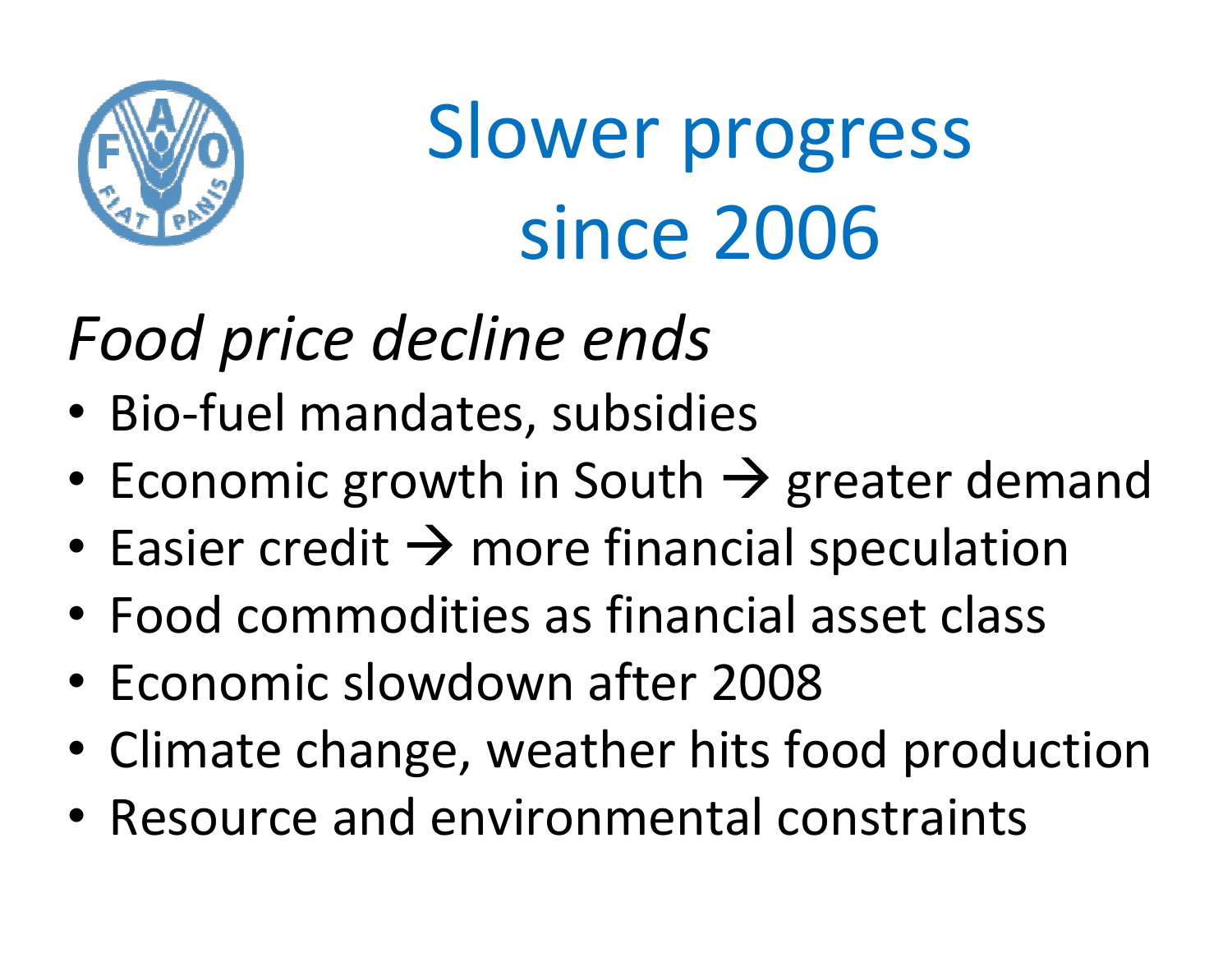

# Poverty still mainly rural

- 75% of developing country poor rural
- •Most poor still rural in years to come
- Poverty eradication depends on reducing rural poverty
- Decline in rural poverty slowed in recent decades
- Addressing rural poverty cuts urban poverty by reducing migration
- Reducing rural poverty depends on raising productivity of poor unlike urban poverty (welfare)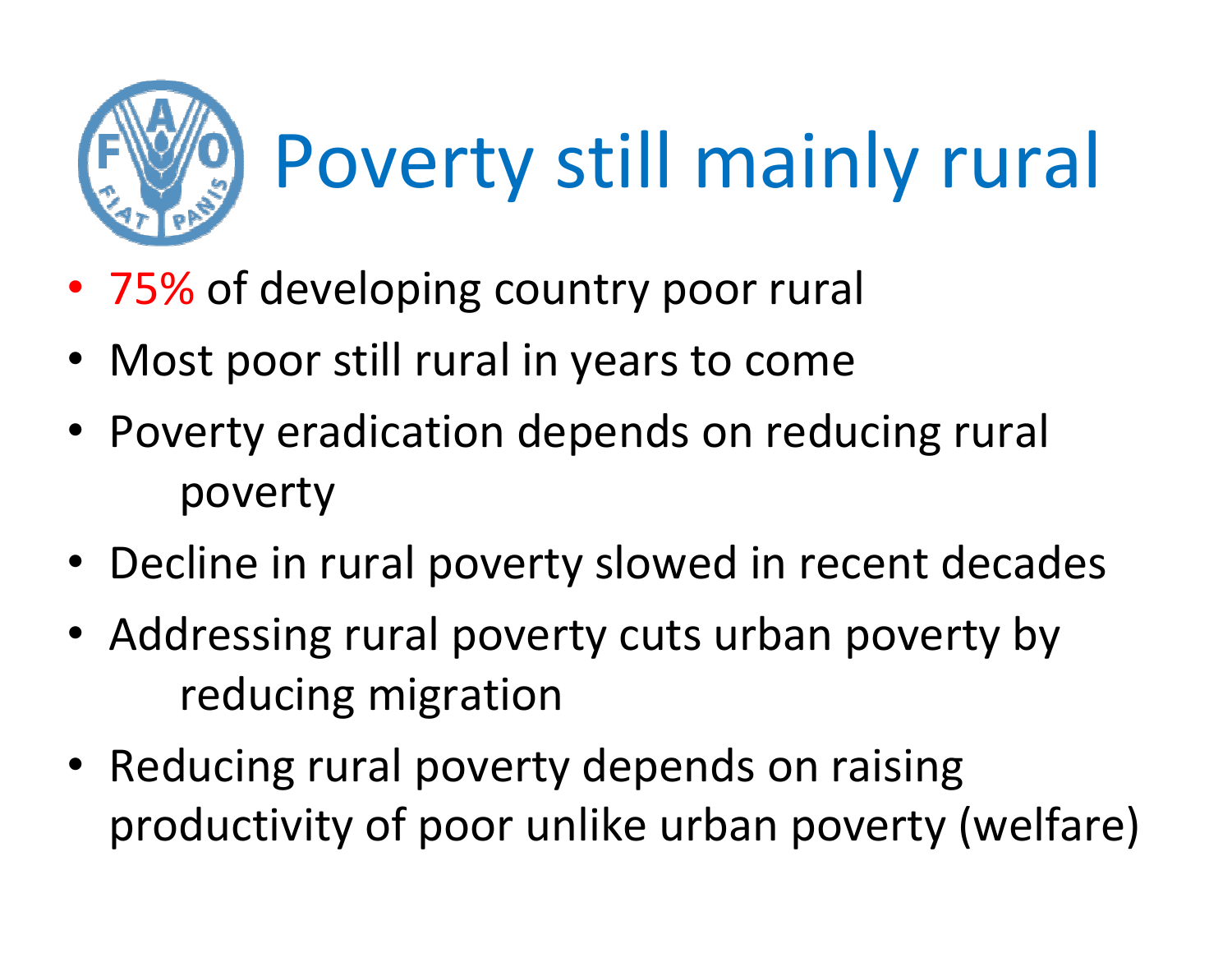

#### Agriculture key to poverty eradication

- Agricultural growth reduces poverty 5 times more than non-agricultural growth
- Role of agricultural growth in reducing poverty greater than in driving economic growth
- More productive agriculture limits food price increases, improves purchasing power of all
- Rural growth reduces both rural, urban poverty, while urban growth did little to reduce rural poverty
- No other sector shows such a strong correlation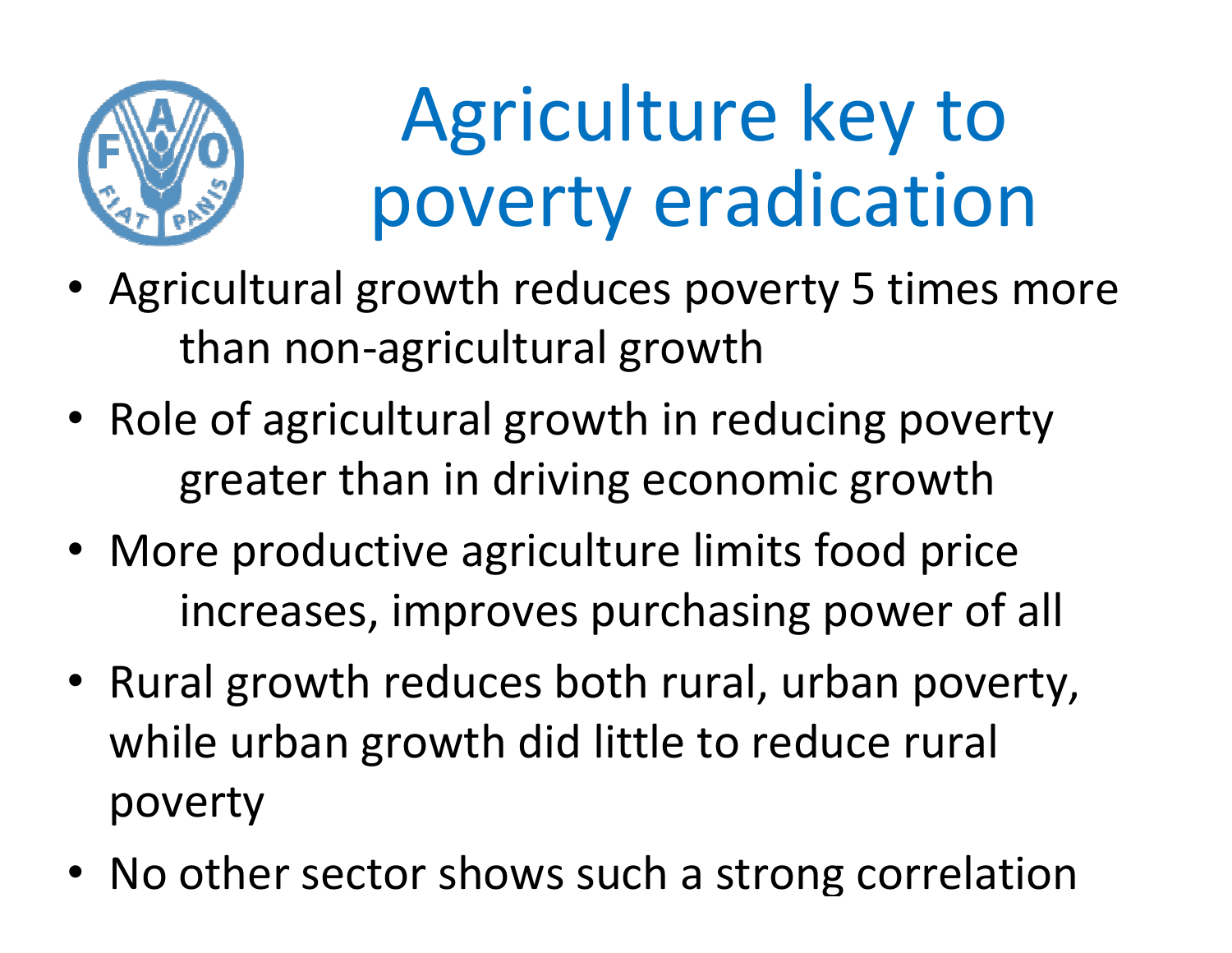

#### Through:

- •Higher rural incomes
- •• cheaper food
- •• non-farm economic opportunities
- •sustaining economic transformation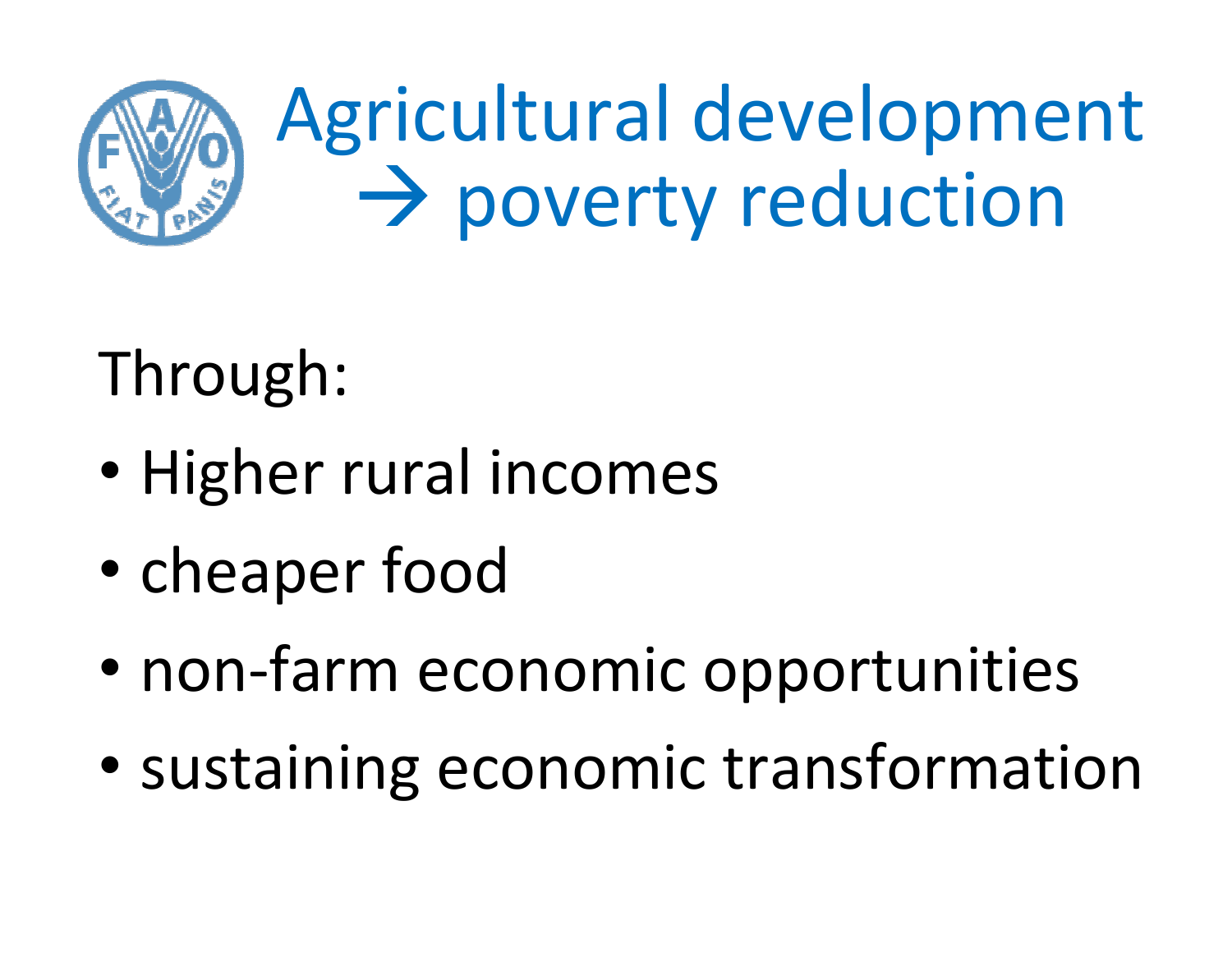

# Productivity  $\rightarrow$  incomes

- Increasing agricultural productivity, incomes - most important determinant of poverty reduction
- Every 1% growth in per capita agricultural output  $\rightarrow$  1.61% growth in incomes of poorest 20% – much greater than for manufacturing, services
- Every 1% increase in agricultural labour productivity reduced poor by 0.6~1.2%.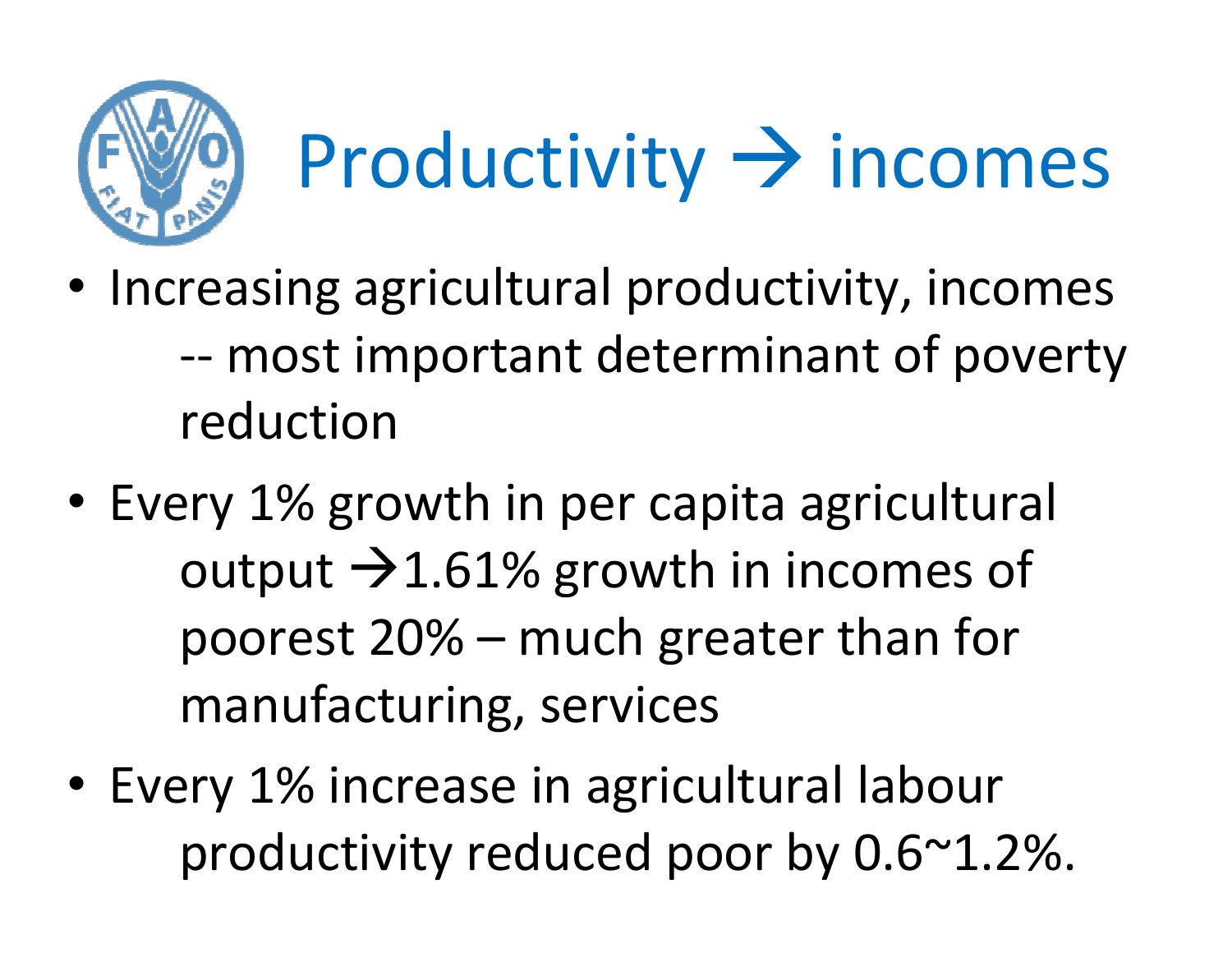

# Rethinking MDG1

- Poverty line defined in terms of income to survive, i.e. meet basic food (dietary energy) needs
- Hence, crucial to retain poverty-hunger link
- Hunger estimates: low, narrow, conservative
- Besides employment (added in 2005), crucial to address inequality
- But not just nationally, also internationally
- Without full employment, freedom from want (right to food) impossible w/o social protection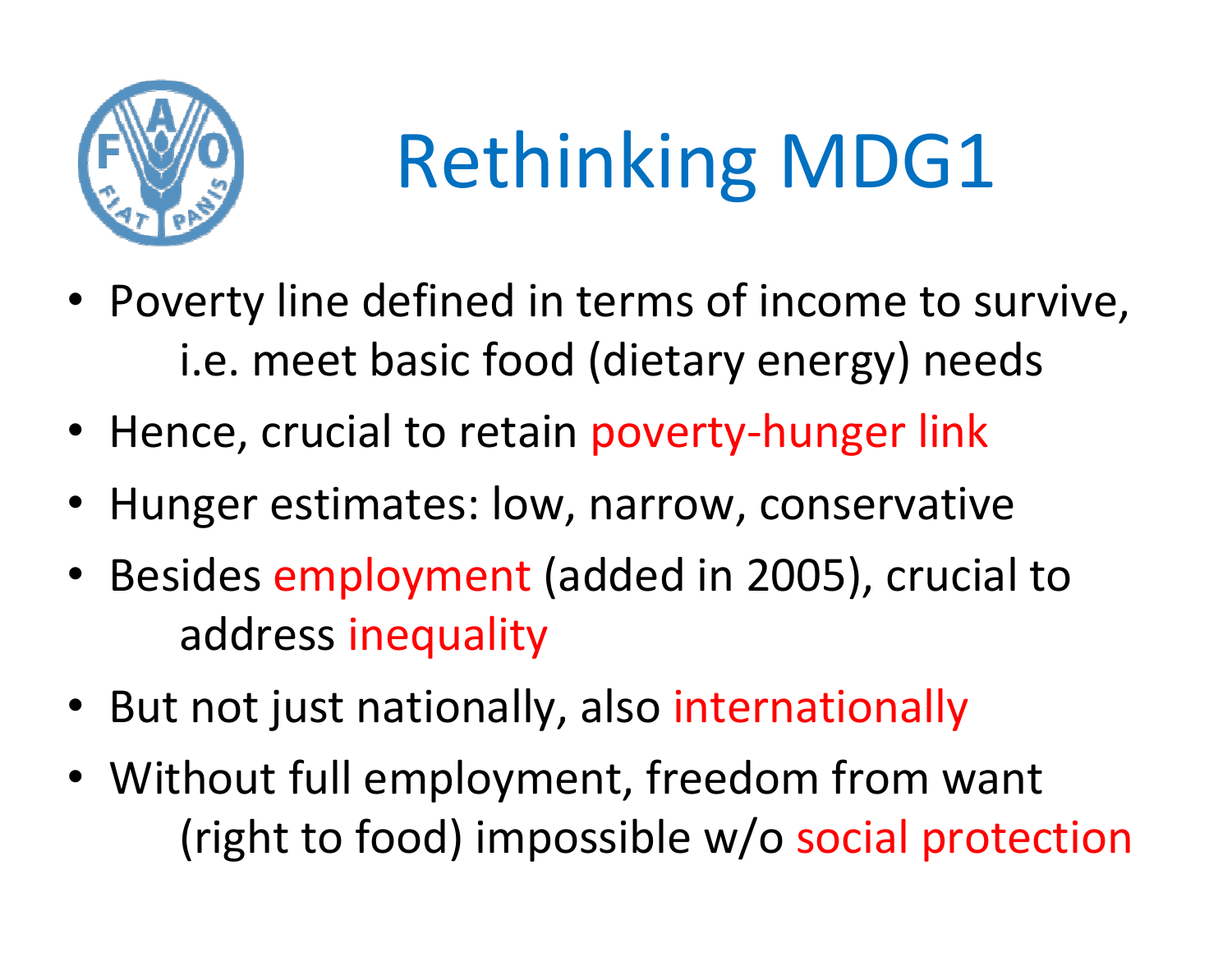

Some post-2015/SDG relevant FAO competencies

- \* Climate Change  $*$  Energy
- \* Ecosystems, Biodiversity, Genetics
- \* Fisheries, Aquaculture, Oceans \*Water
- \* Forestry, Mountains \* Land, Soils \* Tenure Rights
- \* Resilience \* Sustainable Agriculture
- \* Nutrition
- \* Social Protection
- \* Poverty Eradication
- \* Food Security and the Right to Food